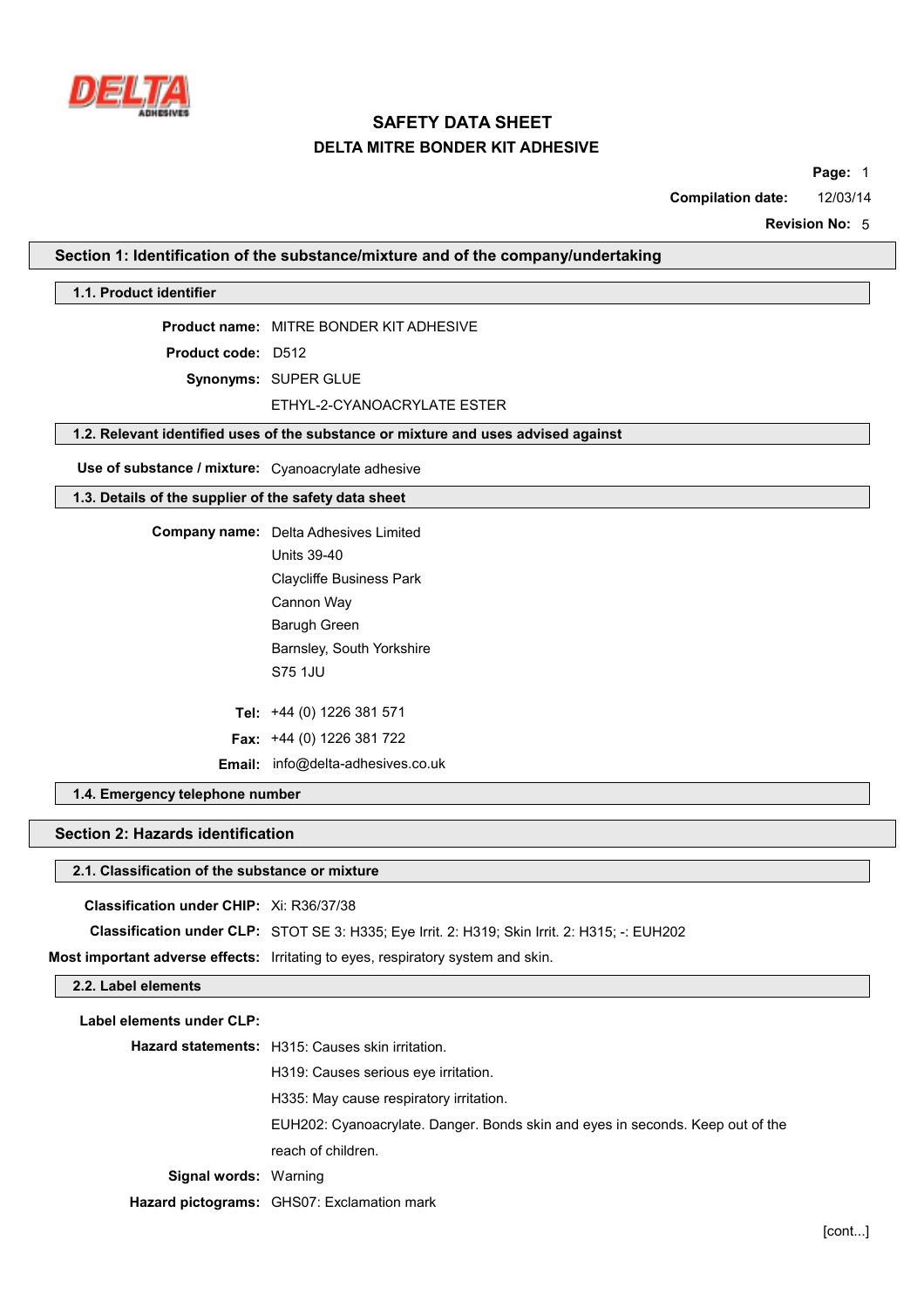**Page:** 2



**Precautionary statements:** P261: Avoid breathing vapours. P271: Use only outdoors or in a well-ventilated area. P280: Wear protective gloves. P304+340: IF INHALED: Remove victim to fresh air and keep at rest in a position comfortable for breathing. P305+351+338: IF IN EYES: Rinse cautiously with water for several minutes. Remove contact lenses, if present and easy to do. Continue rinsing. P312: Call a POISON CENTER or doctor if you feel unwell. **Label elements under CHIP:**

**Hazard symbols:** Irritant.



| لمامع دمالة متمالك |                                                                                                               |
|--------------------|---------------------------------------------------------------------------------------------------------------|
|                    | children.                                                                                                     |
|                    | <b>Precautionary phrases:</b> Cyanoacrylate. Danger. Bonds skin and eyes in seconds. Keep out of the reach of |
|                    | S46: If swallowed, seek medical advice immediately and show this container or label.                          |
|                    | <b>Safety phrases:</b> S2: Keep out of the reach of children.                                                 |
|                    | Risk phrases: R36/37/38: Irritating to eyes, respiratory system and skin.                                     |
|                    |                                                                                                               |

**2.3. Other hazards**

**PBT:** This substance is not identified as a PBT substance.

# **Section 3: Composition/information on ingredients**

**3.2. Mixtures**

# **Hazardous ingredients:**

#### ETHYL-2-CYANOACRYLATE

| <b>EINECS</b> | CAS       | CHIP Classification | CLP Classification                                                   | Percent |
|---------------|-----------|---------------------|----------------------------------------------------------------------|---------|
| 230-391-5     | 7085-85-0 | Xi: R36/37/38       | ' Eve Irrit. 2: H319; STOT SE 3: H335;<br><b>Skin Irrit. 2: H315</b> | 75-90%  |

# **Section 4: First aid measures**

### **4.1. Description of first aid measures**

**Skin contact:** Remove all contaminated clothes and footwear immediately unless stuck to skin. Wash immediately with plenty of soap and water. Do not pull bonded skin apart. It may be gently peeled apart using a blunt object such as a spoon, preferably after soaking in warm soapy water. Cyanoacrylate gives off heat on solidification. In rare cases a large drop will generate enough heat to burn. Burns should be treated normally after the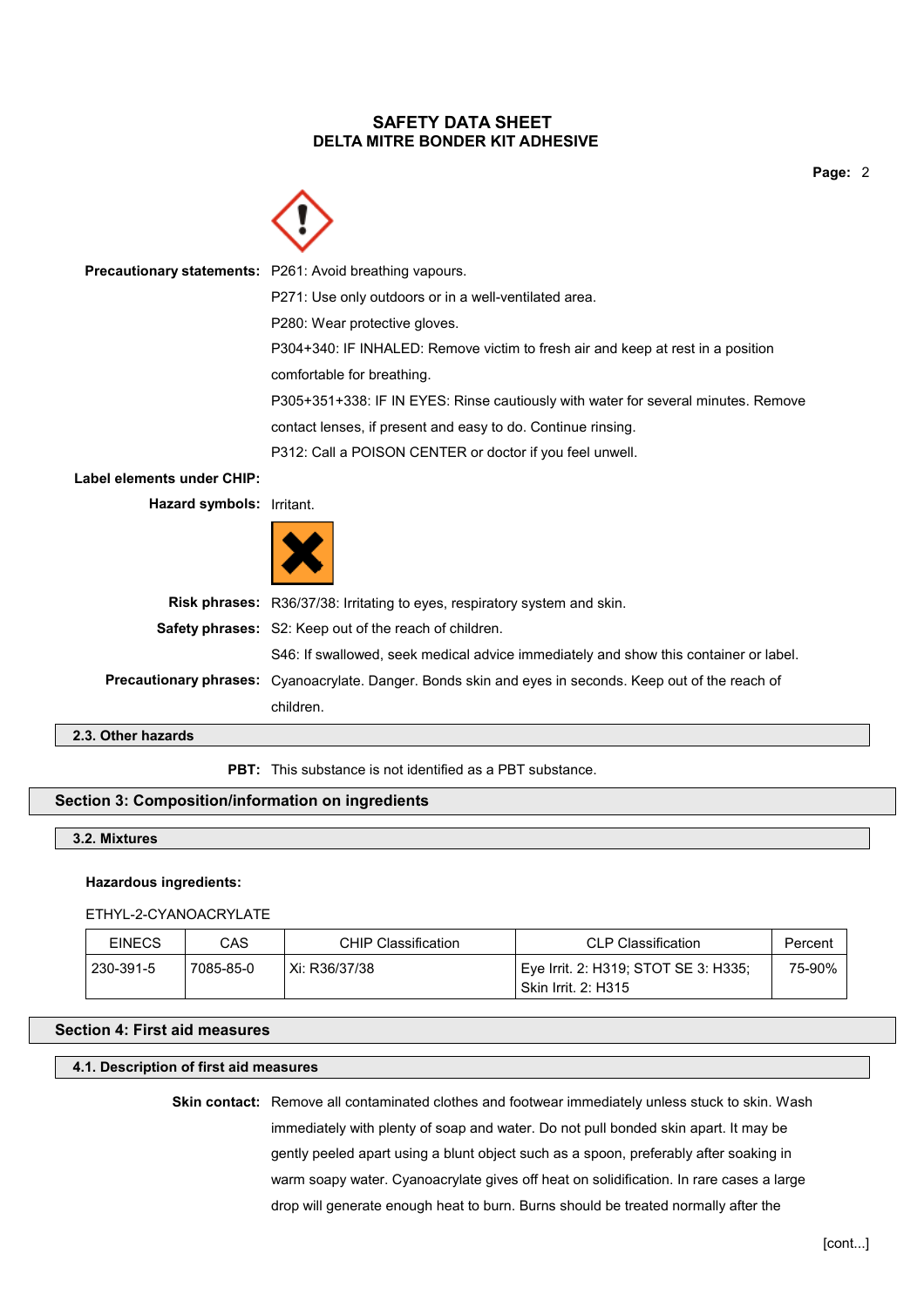adhesive has been removed from the skin. If lips are accidentally stuck together apply warm water to the lips and encourage maximum wetting. Peel or roll lips apart. Do not try to pull the lips apart with direct opposing action.

- **Eye contact:** Bathe the eye with running water for 15 minutes. If the eye is bonded closed, release eyelashes with warm water by covering with wet pad. Cyanoacrylate will bond to eye protein and will cause periods of weeping which will help to debond the adhesive. Keep eye covered until debonding is complete. Do not force eye open. Medical advice should be sought in case solid particles of cyanoacrylate trapped behind the eyelid cause any abrasive damage.
	- **Ingestion:** Wash out mouth with water. Ensure that breathing passages are not obstructed. The product will polymerise immediately in the mouth making it almost impossible to swallow. Saliva will slowly seperate the solidified product from the mouth (several hours). Consult a doctor.
	- **Inhalation:** Remove casualty from exposure ensuring one's own safety whilst doing so. Consult a doctor.

#### **4.2. Most important symptoms and effects, both acute and delayed**

**Skin contact:** There may be irritation and redness at the site of contact.

- **Eye contact:** Cyanoacrylate will bond to eye protein and will cause periods of weeping which will help to debond the adhesive. In a dry atmosphere, ,50% RH, vapours may cause irritation and lachrymatory effect.
	- **Ingestion:** Cyanoacrylates are considered to have relatively low toxicity. Acute oral LD50 is >5000 mg/kg (rat). It is almost impossible to swallow as it rapidly polymerises in the mouth.
	- **Inhalation:** In dry atmospheres with <50% humidity, vapours may irritate the eyes and respiratory system. Prolonged exposure to high concentrations of vapours may lead to chronic effects in sensitive individuals.

**Delayed / immediate effects:** Immediate effects can be expected after short-term exposure.

#### **4.3. Indication of any immediate medical attention and special treatment needed**

**Immediate / special treatment:** Eye bathing equipment should be available on the premises.

### **Section 5: Fire-fighting measures**

#### **5.1. Extinguishing media**

**Extinguishing media:** Use foam, Carbon Dioxide or dry powder as extinguishing media.

#### **5.2. Special hazards arising from the substance or mixture**

**Exposure hazards:** In combustion emits toxic fumes.

# **5.3. Advice for fire-fighters**

**Advice for fire-fighters:** Wear self-contained breathing apparatus. Wear protective clothing to prevent contact with skin and eyes.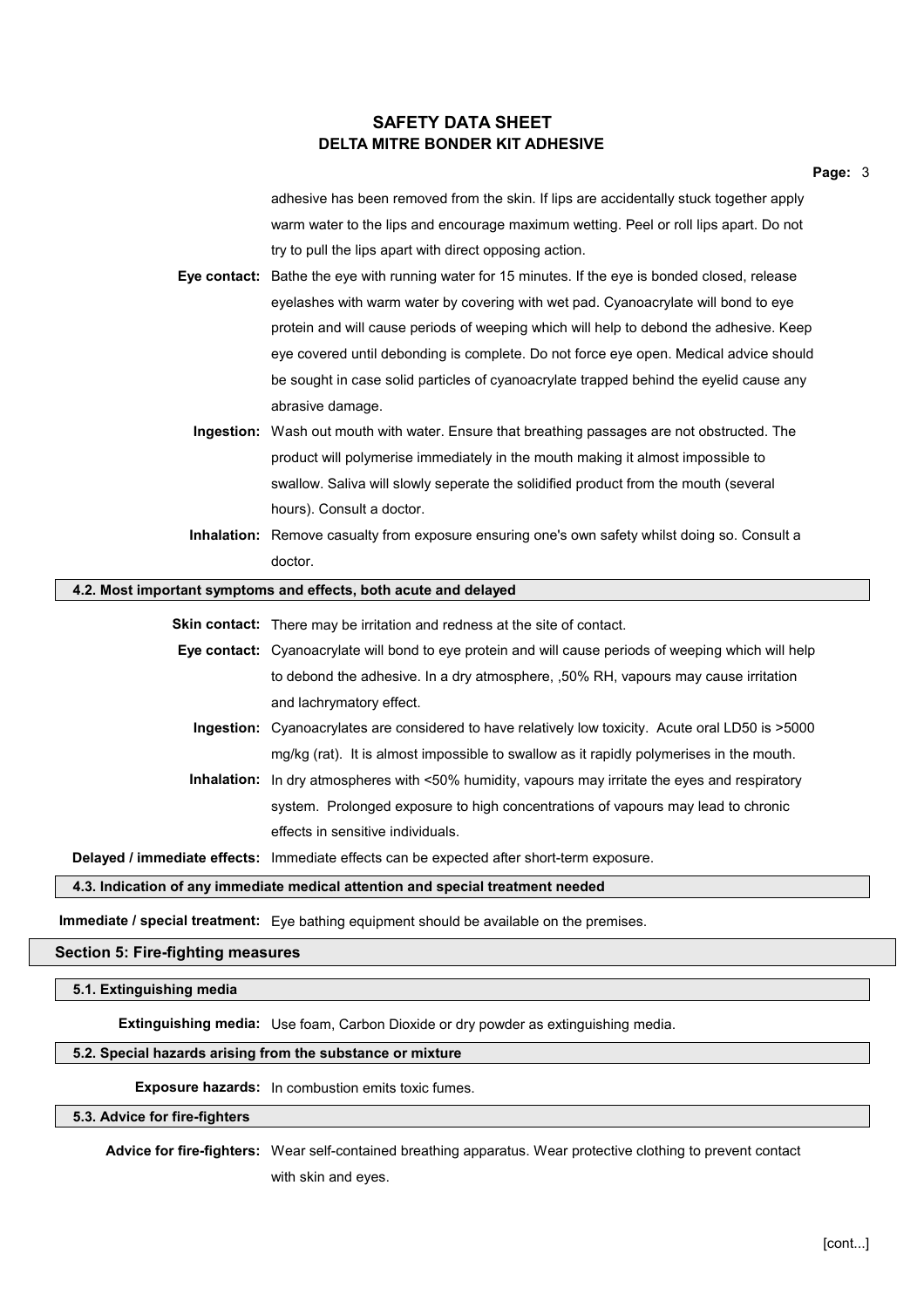## **Section 6: Accidental release measures**

# **6.1. Personal precautions, protective equipment and emergency procedures**

**Personal precautions:** Ensure adequate ventilation Do not use cloths for mopping up.

#### **6.2. Environmental precautions**

**Environmental precautions:** Do not discharge into drains or rivers. Contain the spillage using bunding.

## **6.3. Methods and material for containment and cleaning up**

**Clean-up procedures:** Polymerise with water and scrape off floor.

**6.4. Reference to other sections**

**Reference to other sections:** Refer to section 8 of SDS.

**Section 7: Handling and storage**

### **7.1. Precautions for safe handling**

**Handling requirements:** Avoid direct contact with the substance. Ensure there is sufficient ventilation of the area.

Do not handle in a confined space. Avoid the formation or spread of mists in the air.

# **7.2. Conditions for safe storage, including any incompatibilities**

**Storage conditions:** For optimum shelf life product should be stored in original containers at 2-8 deg C

**Suitable packaging:** Must only be kept in original packaging.

**7.3. Specific end use(s)**

#### **Section 8: Exposure controls/personal protection**

## **8.1. Control parameters**

# **Hazardous ingredients:**

#### **ETHYL-2-CYANOACRYLATE**

#### **Workplace exposure limits:**  $\qquad \qquad$  **Respirable** dust

| State | 8 hour TWA               | 15 min. STEL         | 8 hour TWA | 15 min. STEL |
|-------|--------------------------|----------------------|------------|--------------|
| UK    | $\overline{\phantom{a}}$ | $1.5 \text{ mg/m}$ 3 |            |              |

#### **8.2. Exposure controls**

**Engineering measures:** Ensure there is exhaust ventilation of the area.

**Respiratory protection:** Not applicable.

**Hand protection:** Polyethylene or polypropylene gloves are recommended when using large volumes. Do not use PVC, Rubber, Nylon or Cotton gloves.

**Eye protection:** Safety glasses. Ensure eye bath is to hand.

**Skin protection:** Protective clothing.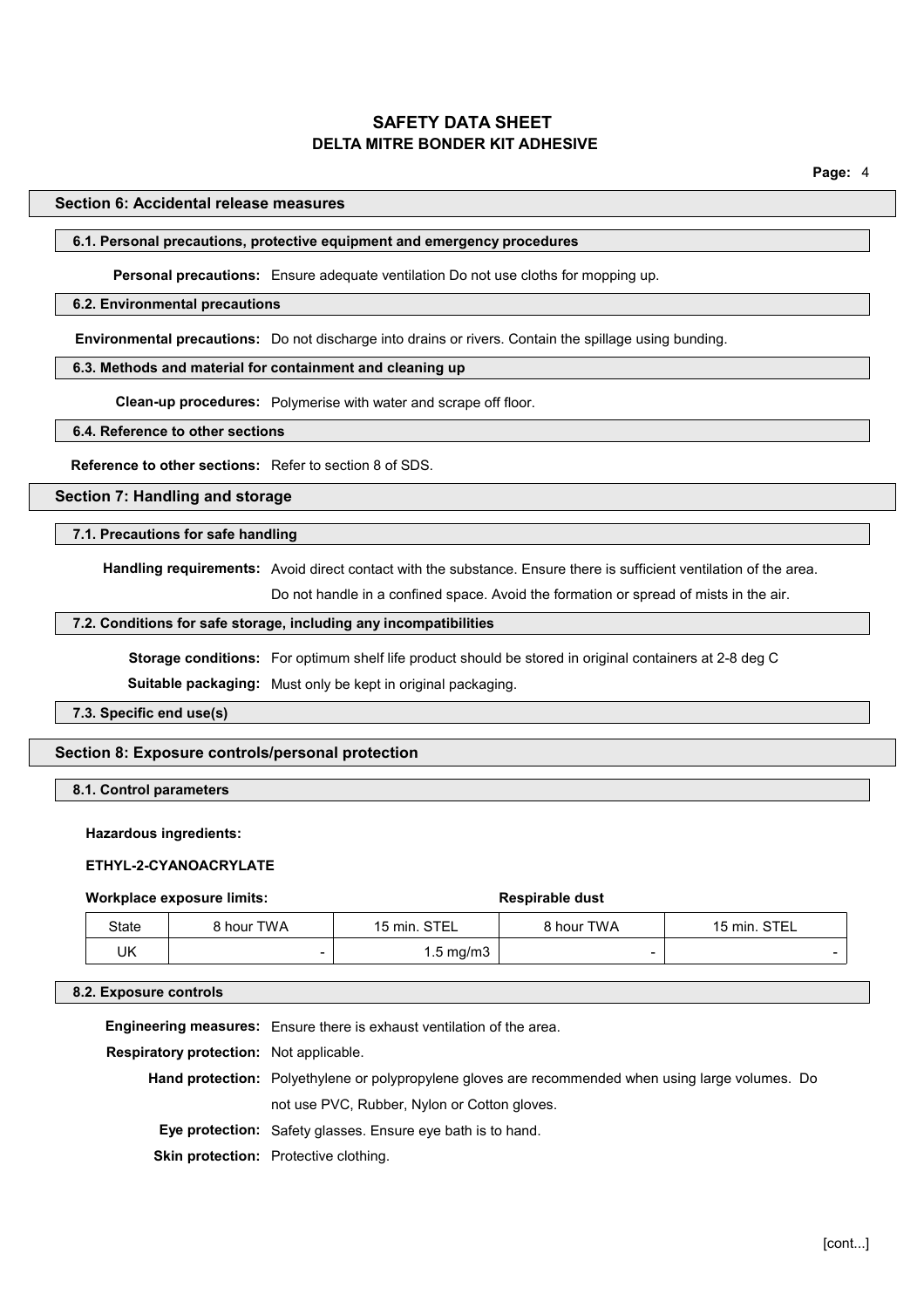**Page:** 5

### **Section 9: Physical and chemical properties**

| 9.1. Information on basic physical and chemical properties |  |
|------------------------------------------------------------|--|
|------------------------------------------------------------|--|

**State:** Liquid

**Colour:** Colourless

**Odour:** Sharp characteristic odour.

**Solubility in water:** Insoluble

**Also soluble in:** Acetone. (Completely soluble)

**Boiling point/range°C:** 150 **Flash point°C:** 85

**Vapour pressure:** 0.293 mmHg **Relative density:** 1.04

**9.2. Other information**

**Other information:** Not applicable.

### **Section 10: Stability and reactivity**

**10.1. Reactivity**

**Reactivity:** Stable under recommended transport or storage conditions.

## **10.2. Chemical stability**

**Chemical stability:** Stable under normal conditions.

# **10.3. Possibility of hazardous reactions**

**Hazardous reactions:** Hazardous reactions will not occur under normal transport or storage conditions.

Decomposition may occur on exposure to conditions or materials listed below.

**10.4. Conditions to avoid**

**Conditions to avoid:** Rapid exothermic polymerisation will occur in the presence of water, amines, alkalis and alcohols.

**10.5. Incompatible materials**

**Materials to avoid:** Strong oxidising agents. Strong acids. Water.

# **10.6. Hazardous decomposition products**

**Haz. decomp. products:** In combustion emits toxic fumes.

### **Section 11: Toxicological information**

## **11.1. Information on toxicological effects**

**Toxicity values:**

| Route | species    | Test | Value   | Units |
|-------|------------|------|---------|-------|
| ORAL  | <b>RAT</b> | LD50 | $-5000$ | mg/kg |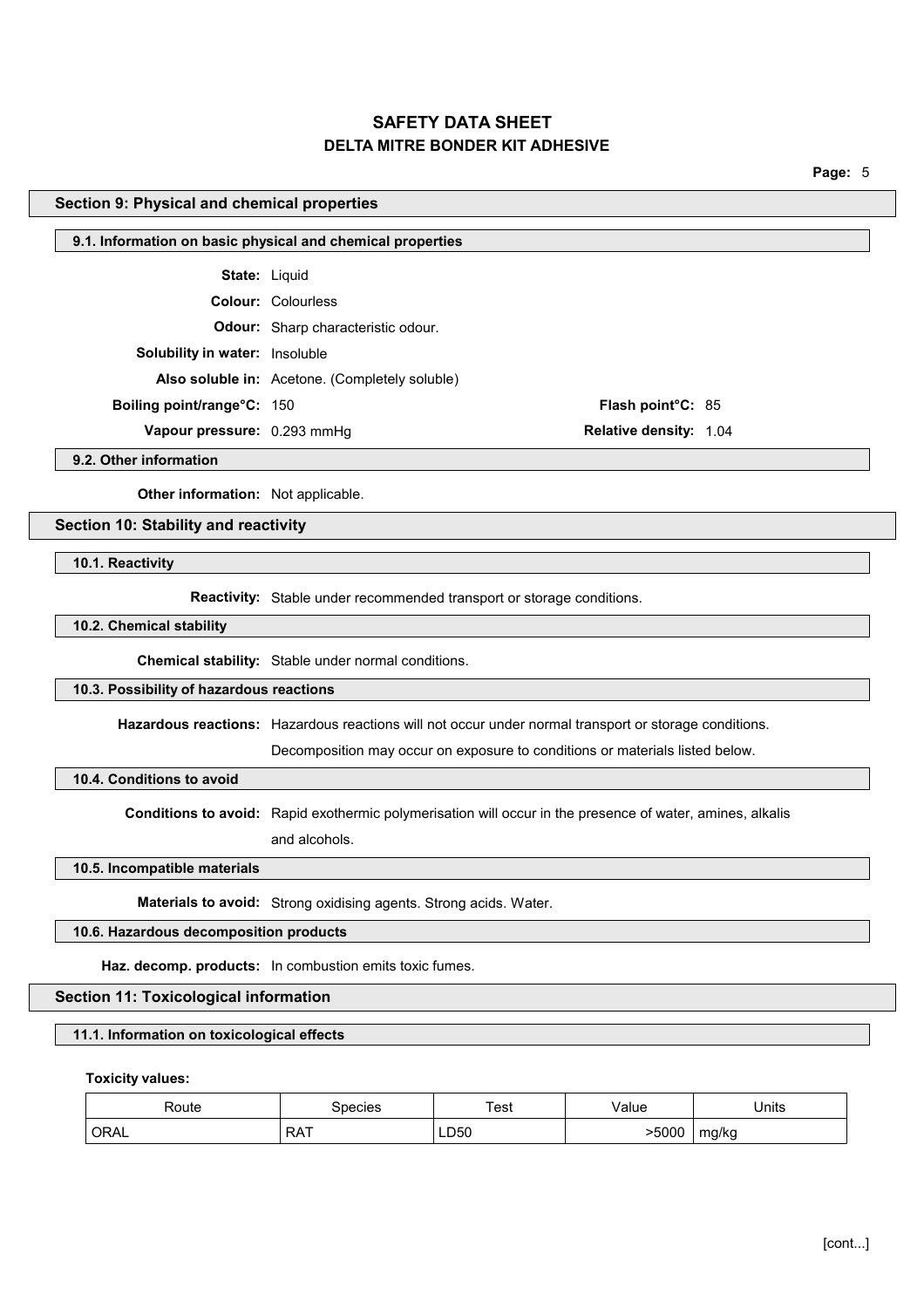|                                                                                  |                                                                                           |                    |  |                                                                                                       | Page: 6 |
|----------------------------------------------------------------------------------|-------------------------------------------------------------------------------------------|--------------------|--|-------------------------------------------------------------------------------------------------------|---------|
| <b>DERMAL</b>                                                                    | <b>RBT</b>                                                                                | LD50               |  | >2000                                                                                                 | mg/kg   |
| <b>Relevant effects for mixture:</b>                                             |                                                                                           |                    |  |                                                                                                       |         |
| Effect                                                                           |                                                                                           | Route              |  | <b>Basis</b>                                                                                          |         |
| Irritation                                                                       |                                                                                           | <b>OPT INH DRM</b> |  | Hazardous: calculated                                                                                 |         |
|                                                                                  |                                                                                           |                    |  |                                                                                                       |         |
| Symptoms / routes of exposure                                                    |                                                                                           |                    |  |                                                                                                       |         |
|                                                                                  | <b>Skin contact:</b> There may be irritation and redness at the site of contact.          |                    |  |                                                                                                       |         |
|                                                                                  |                                                                                           |                    |  | Eye contact: Cyanoacrylate will bond to eye protein and will cause periods of weeping which will help |         |
|                                                                                  |                                                                                           |                    |  | to debond the adhesive. In a dry atmosphere, ,50% RH, vapours may cause irritation                    |         |
|                                                                                  | and lachrymatory effect.                                                                  |                    |  |                                                                                                       |         |
|                                                                                  |                                                                                           |                    |  | Ingestion: Cyanoacrylates are considered to have relatively low toxicity. Acute oral LD50 is >5000    |         |
|                                                                                  |                                                                                           |                    |  | mg/kg (rat). It is almost impossible to swallow as it rapidly polymerises in the mouth.               |         |
|                                                                                  |                                                                                           |                    |  | Inhalation: In dry atmospheres with <50% humidity, vapours may irritate the eyes and respiratory      |         |
| system. Prolonged exposure to high concentrations of vapours may lead to chronic |                                                                                           |                    |  |                                                                                                       |         |
| effects in sensitive individuals.                                                |                                                                                           |                    |  |                                                                                                       |         |
|                                                                                  | Delayed / immediate effects: Immediate effects can be expected after short-term exposure. |                    |  |                                                                                                       |         |
| <b>Section 12: Ecological information</b>                                        |                                                                                           |                    |  |                                                                                                       |         |
|                                                                                  |                                                                                           |                    |  |                                                                                                       |         |
| 12.1. Toxicity                                                                   |                                                                                           |                    |  |                                                                                                       |         |
| Ecotoxicity values: Not applicable.                                              |                                                                                           |                    |  |                                                                                                       |         |
| 12.2. Persistence and degradability                                              |                                                                                           |                    |  |                                                                                                       |         |
| Persistence and degradability: Biodegradable.                                    |                                                                                           |                    |  |                                                                                                       |         |
| 12.3. Bioaccumulative potential                                                  |                                                                                           |                    |  |                                                                                                       |         |
| Bioaccumulative potential: No data available.                                    |                                                                                           |                    |  |                                                                                                       |         |
| 12.4. Mobility in soil                                                           |                                                                                           |                    |  |                                                                                                       |         |
|                                                                                  | Mobility: No data available.                                                              |                    |  |                                                                                                       |         |
| 12.5. Results of PBT and vPvB assessment                                         |                                                                                           |                    |  |                                                                                                       |         |
| <b>PBT identification:</b> This substance is not identified as a PBT substance.  |                                                                                           |                    |  |                                                                                                       |         |
| 12.6. Other adverse effects                                                      |                                                                                           |                    |  |                                                                                                       |         |

**Other adverse effects:** No data available.

# **Section 13: Disposal considerations**

**13.1. Waste treatment methods**

|  |  | <b>Disposal operations:</b> Dispose of in accordance with local and national regulations. Polymerise by adding |  |  |
|--|--|----------------------------------------------------------------------------------------------------------------|--|--|
|  |  | slowly to water (10:1) and dispose of as water insoluble, non-toxic solid chemical in                          |  |  |
|  |  | authorised landfill or incinerate under controlled conditions.                                                 |  |  |
|  |  | Disposal of packaging: Disposa of in a required landfill eito ar other method for herardous or texis weetes    |  |  |

**Disposal of packaging:** Dispose of in a regulated landfill site or other method for hazardous or toxic wastes.